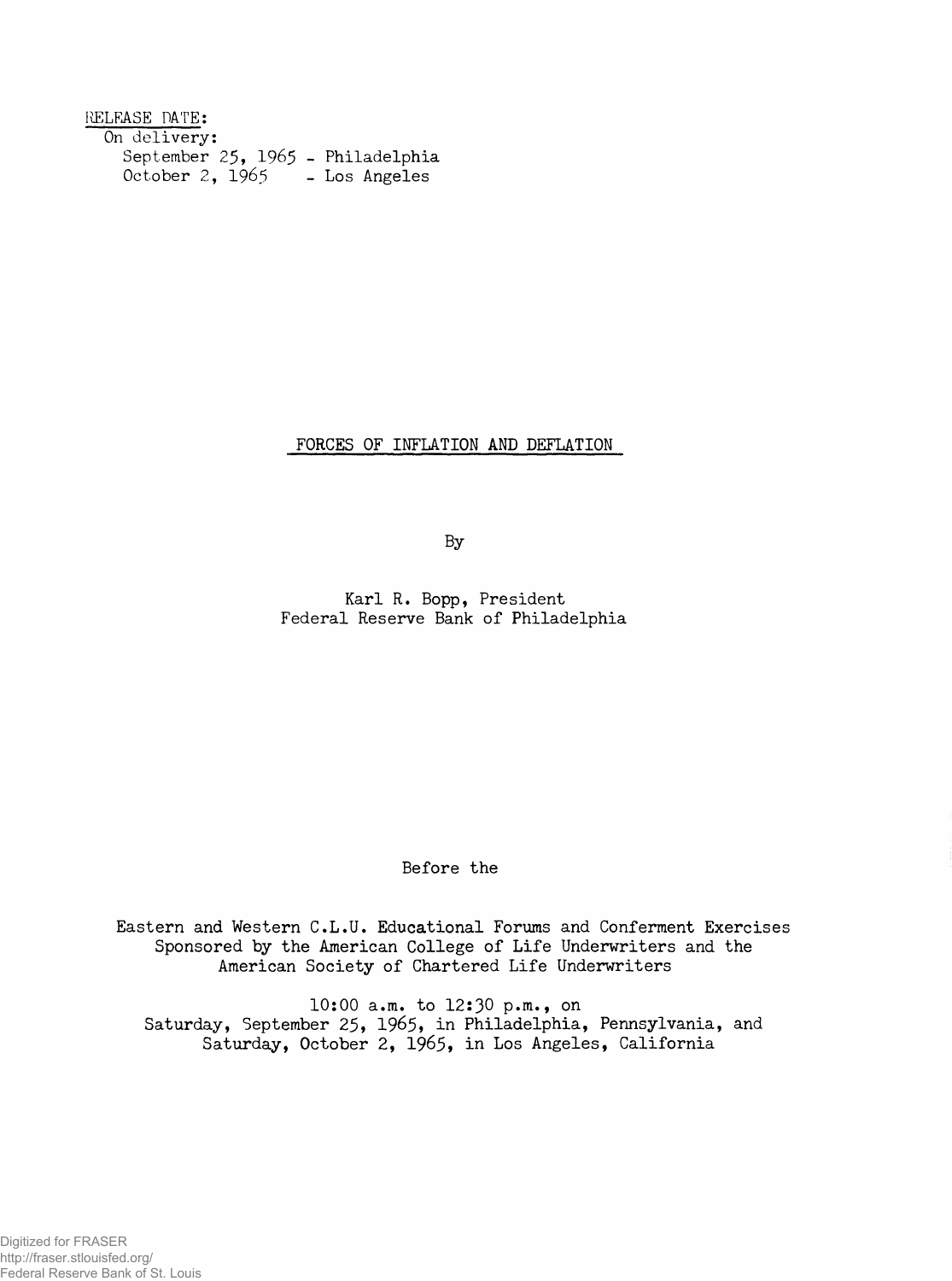## **FORCES OF INFLATION AND DEFLATION**

**By Karl R. Bopp**

**Among the reasons that Dave Gregg asked me to discuss Forces of Inflation and Deflation with you are, first, that the balance of these forces is of enormous importance to all of us and particularly to life underwriters who deal in long-term money contracts; and, second, because there is a widespread view that the economy of the United States suffers from chronic longterm inflation. It is for this latter reason, incidentally, that I shall concentrate on inflation although the consequences of severe deflation are even more devastating. More specifically, I want to talk about what inflation is and what damage it can cause in an economy such as ours. Then I want to outline some of the causes of inflation. Finally, I should like to look at the problem of price stability in the context of our other economic goals and comment briefly on the recent behavior and outlook for prices.**

**What, then, is inflation and what sort of damage can it cause? Before discussing what inflation is, I should like to say what it is not. Inflation is not just a price rise in one or a few goods. On the contrary, price fluctuations play a vital role in a free enterprise economy. Price changes in individual**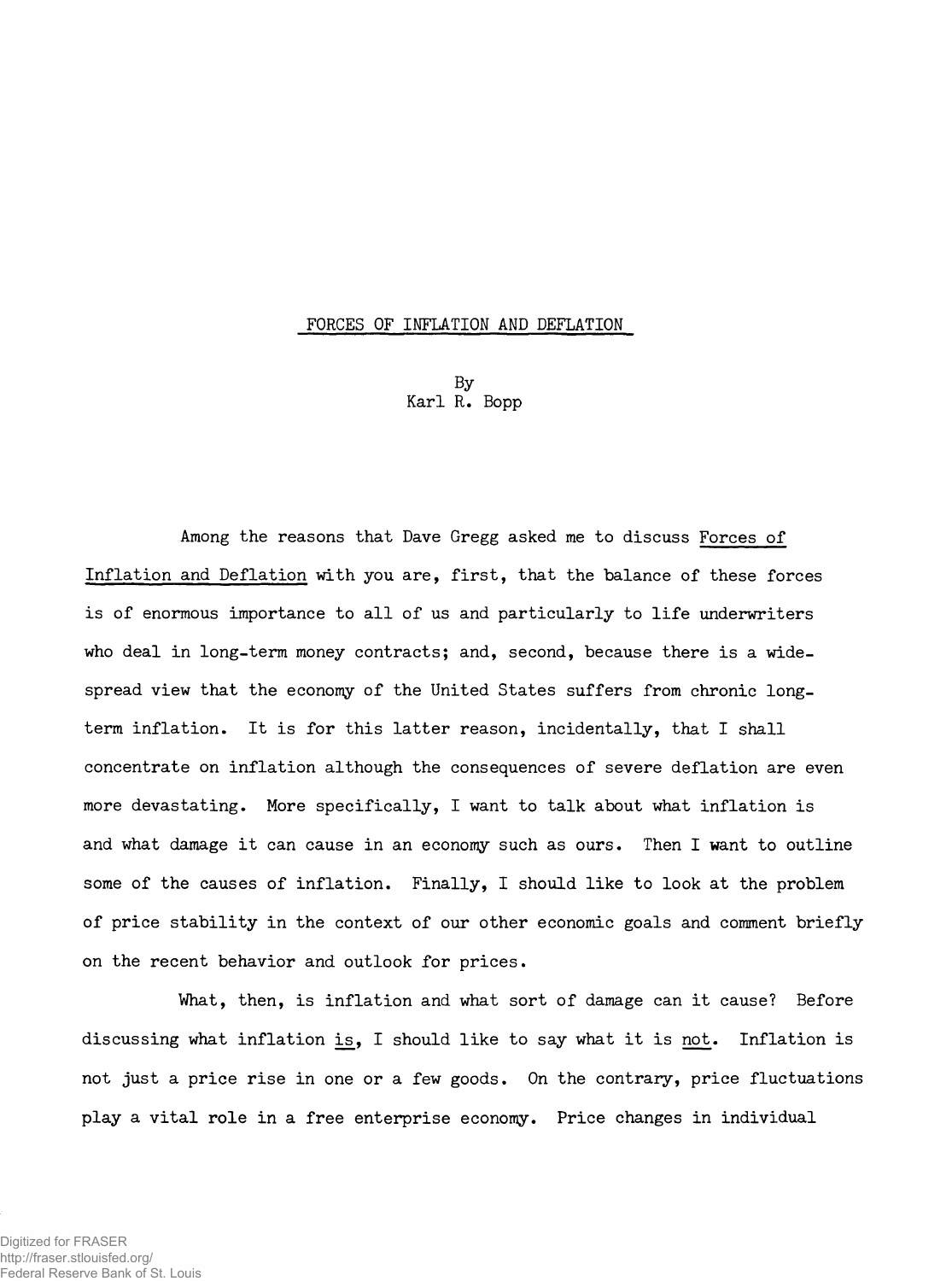**commodities may be** *no more* **than signals from the free market. Increases are green lights, as it were, indicating that consumer demand is rising more rapidly than supply. The green lights signal producers to expand plant and hire more workers, to increase output. And they signal new producers to come into the market. Correspondingly, decreases in prices are red lights which signal producers to reduce output. In other words, changes in individual prices serve to allocate scarce resources of land, labor and capital to the production of the goods consumers demand and which are most profitable to produce and away from the production of goods already in relative oversupply.**

**There are imperfections and frictions, of course. Things do not work so smoothly or so quickly as Adam Smith and some others believed. Nevertheless, as I see it, this is basically the way in which our economy operates: the consumer dictates, the quest for profit motivates, and the price system allocates.**

**Inflation, then, is something different from individual price fluctuations, such as the housewife sees in the supermarket from time to time: pork and butter a few cents more this week, coffee and potatoes a cent or two less. Inflation is a more insidious thing. Inflation is a general and persistent upward movement in the whole range of prices. During a severe inflation, the price of virtually everything rises and the purchasing power of money correspondingly declines.**

**What are the dangers and difficulties of inflation? The most obvious difficulty is simply that it costs more to live; more dollars must come out of your pocket and mine for the daily necessities of life. But inflation creates more far-reaching problems that may be classified under three broad headings: (l) it brings random and inequitable changes in the distribution of income and wealth; (2) it may contribute to severe economic instability — the booms and**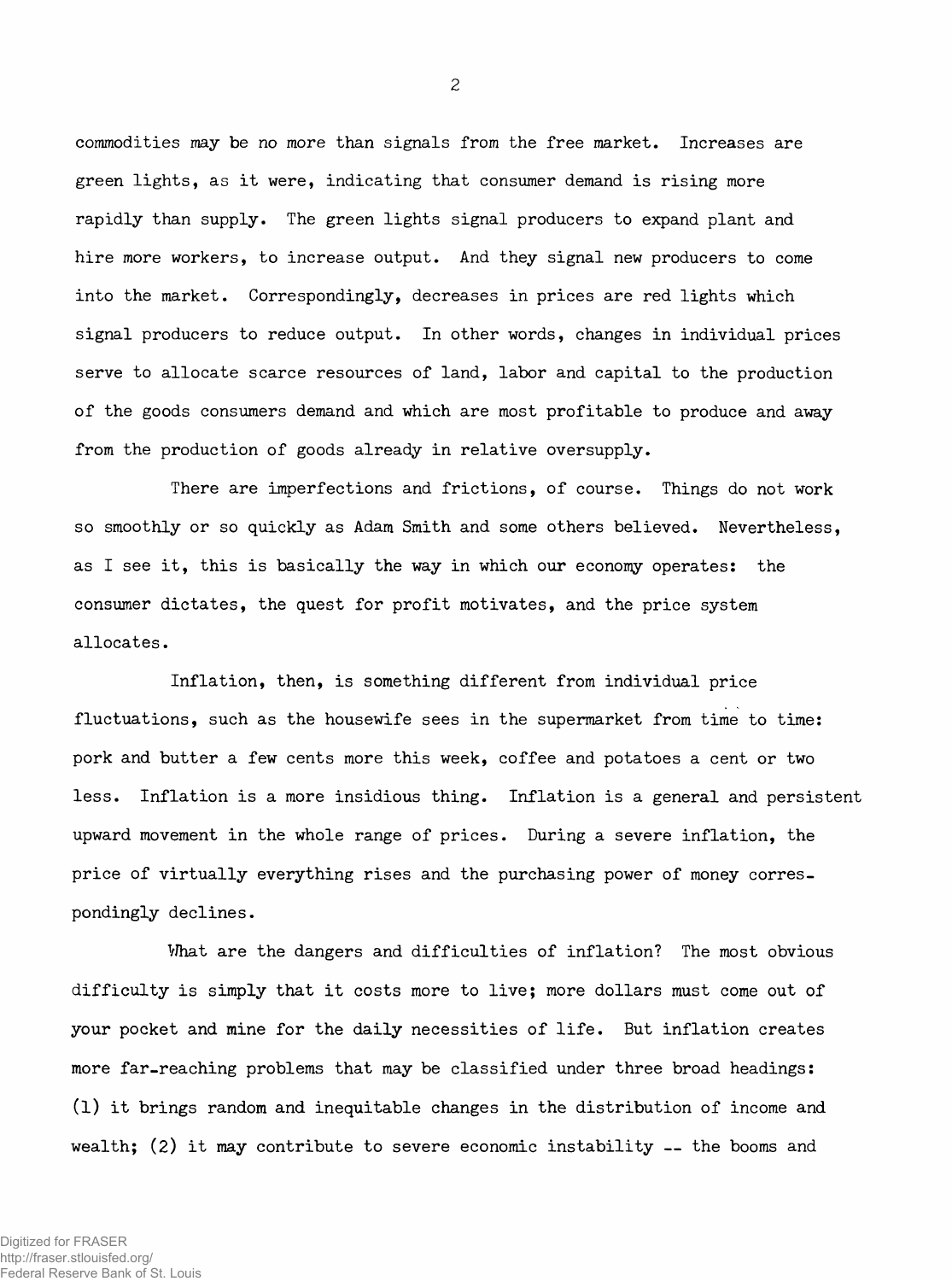**busts of the business cycle; and (3) it may undermine and inhibit economic growth. Let us look briefly at each of these problems.**

**Inflation redistributes wealth and income inequitably because it rewards not in terms of an individual's contribution to production but rather gives to those with strong bargaining positions and those who own physical assets (directly or indirectly) what it takes from those with relatively fixed incomes and those whose wealth is held in fixed money form.**

**I need not remind you, who have dedicated yourselves to life underwriting, that your customers are among the great losers from inflation. With rare exceptions, your policies and your annuities are written both for long terms and for fixed dollar amounts. Compound interest is so powerful that even a so-called moderate rate of inflation has devastating effects on financial** planning over less than a single lifetime. Consider a school teacher, age 40, **who enters a contract for an annuity for \$X for a year, beginning age 65, on the assumption that it will enable him to live comfortably in retirement. A 3 per cent annual increase in the cost of living would reduce the purchasing power of his annuity by more than half! And the earlier he starts, the greater the havoc to his retirement!**

**Inflation picks the pockets of the 120 million holders of life insurance policies, the 39 million shareholders in savings and loan associations, the** *2k* **million employees with pension rights under private plans, the 66 million covered by social security, the holders of bonds, including savings and other Government bonds as well as private bonds. It harms those with relatively fixed incomes.**

**Those who gain from inflation include workers in highly unionized industries who are able to gain acceleration clauses, speculators who guessed right, and those generally who own physical property, including inventories, that appreciates in value.**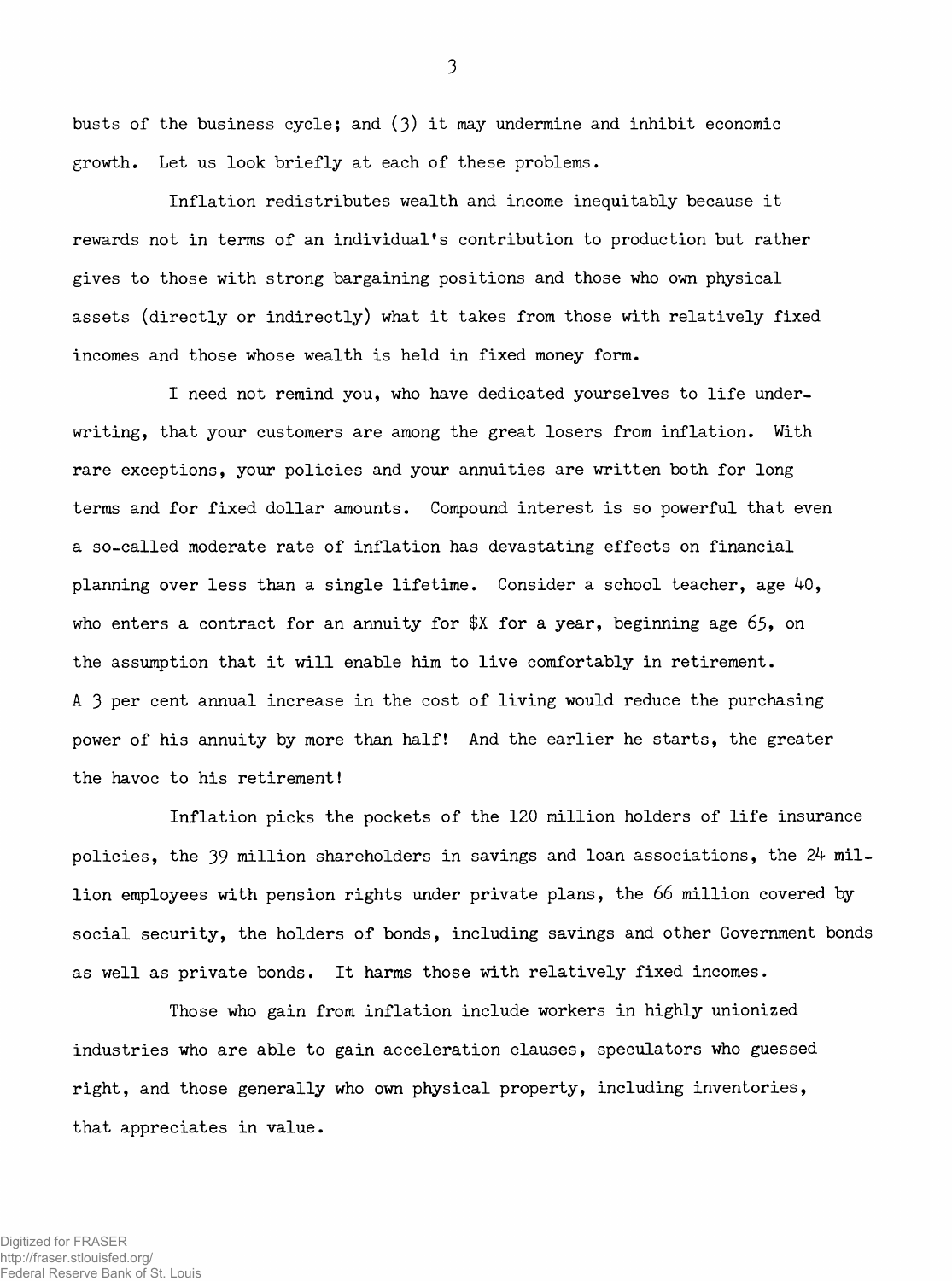**Another broad category of problems I mentioned earlier is the adverse effects inflation can have on economic growth. These effects stem directly from the income and wealth distortions just discussed.**

**Let me explain in more detail what I mean. A growing industrial economy and a growing population must have — if the standard of living is to be maintained or improved — a proportionate growth in capital. Only with such a growth in capital can new plants be built to provide goods for a growing population. Only if new plants are built can the growing population find employment and hence income to maintain and increase its standard of living.**

**To illustrate how real and pressing this problem is, the President's Committee on Manpower included the estimate that 1.5 million new jobseekers will enter the labor force each year between now and 1975\* To provide these people with goods and with jobs, industry must expand. Industry can expand only if savers and investors are willing to provide funds for this expansion.**

**Now suppose we should have a severe inflation in this country. It is quite possible that our citizens — seeing their incomes and their past savings gnawed away — would be reluctant to commit new funds to savings accounts, bonds, insurance policies and other forms of fixed, dollar assets. The tendency would be to consume instead of save, or to put money into commodities, real estate, equity securities, and other forms of investment that would provide a hedge against rising prices. We could become a nation of speculators instead of savers and our growth rate and standard of living would suffer.**

**But inflation endangers not only the long-run process of saving and investment (and hence our long-run growth). It also can cause serious short-run trouble. It can aggravate the boom and bust phases of the business cycle, with all of the human misery and suffering which this entails. Let me describe in greater detail some of the ways this can happen.**

*k*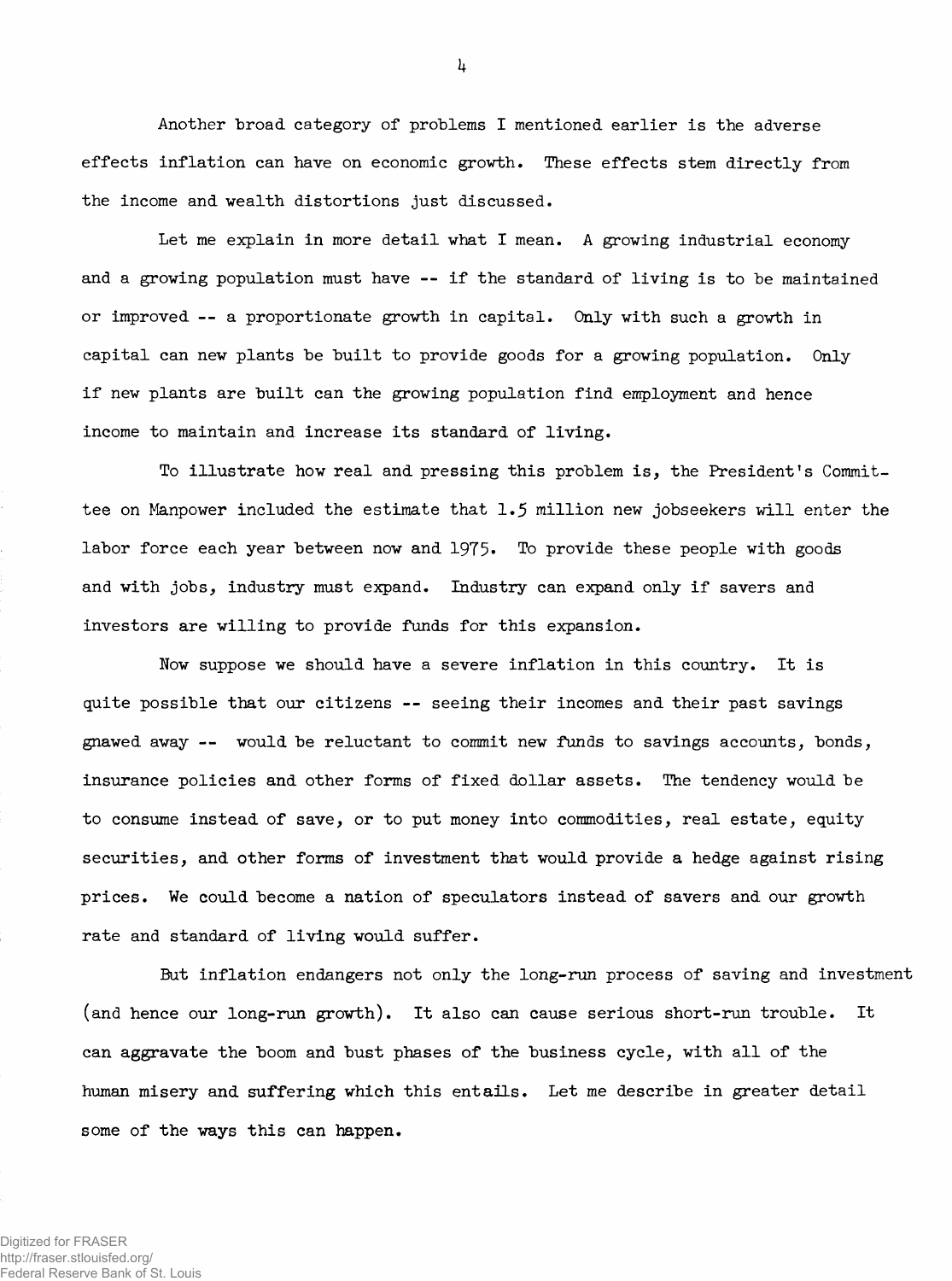**Inflation at the outset tends to push business profits up. There are at least two reasons for this. First of all, the process of production is a lengthly one in which the businessman buys before he sells. He buys countless raw goods to be funneled into his factories and machines and he usually keeps some inventory of his finished products. If, month after month, prices are rising, then this stock appreciates on his hands. He is continually selling at a price better than he expected and. hence securing a windfall profit.**

**These profits are inflated for another reason. It is clear that a manu**facturer wears out his plant and equipment as he produces his output. Such wear **and tear, or depreciation, is a cost of production. By the time the asset is completely worn out, enough depreciation should have been charged to replace it. If, however, depreciation is computed on the basis of original cost and prices have risen during the life of the asset, the depreciation allowance will be inadequate to replace it. The cost of depreciation will have been understated and profits correspondingly overstated. George Terborgh has estimated that the inflation in the decade 19^7 to 1956 resulted in overstating corporate profits by billion. Reported profits were \$187 billion, whereas true profits were** *\$lkk* **billion. It does not take much imagination to appreciate that business decisions may be irrational if they are based on the assumption that profits are 30 per cent higher than they really are.**

**Here, then, sits the businessman, his profits inflated by windfall inventory gains and by understated costs. The future looks rosy indeed. Expectations of future sales and profits lead him to expand his plant and equipment. Rosy expectations also lead him to accumulate greater inventories, both because his sales are rising and because he desires to lay in more stock before the prices of that stock rise. In short, we have a typical inventory and capital spending boom.**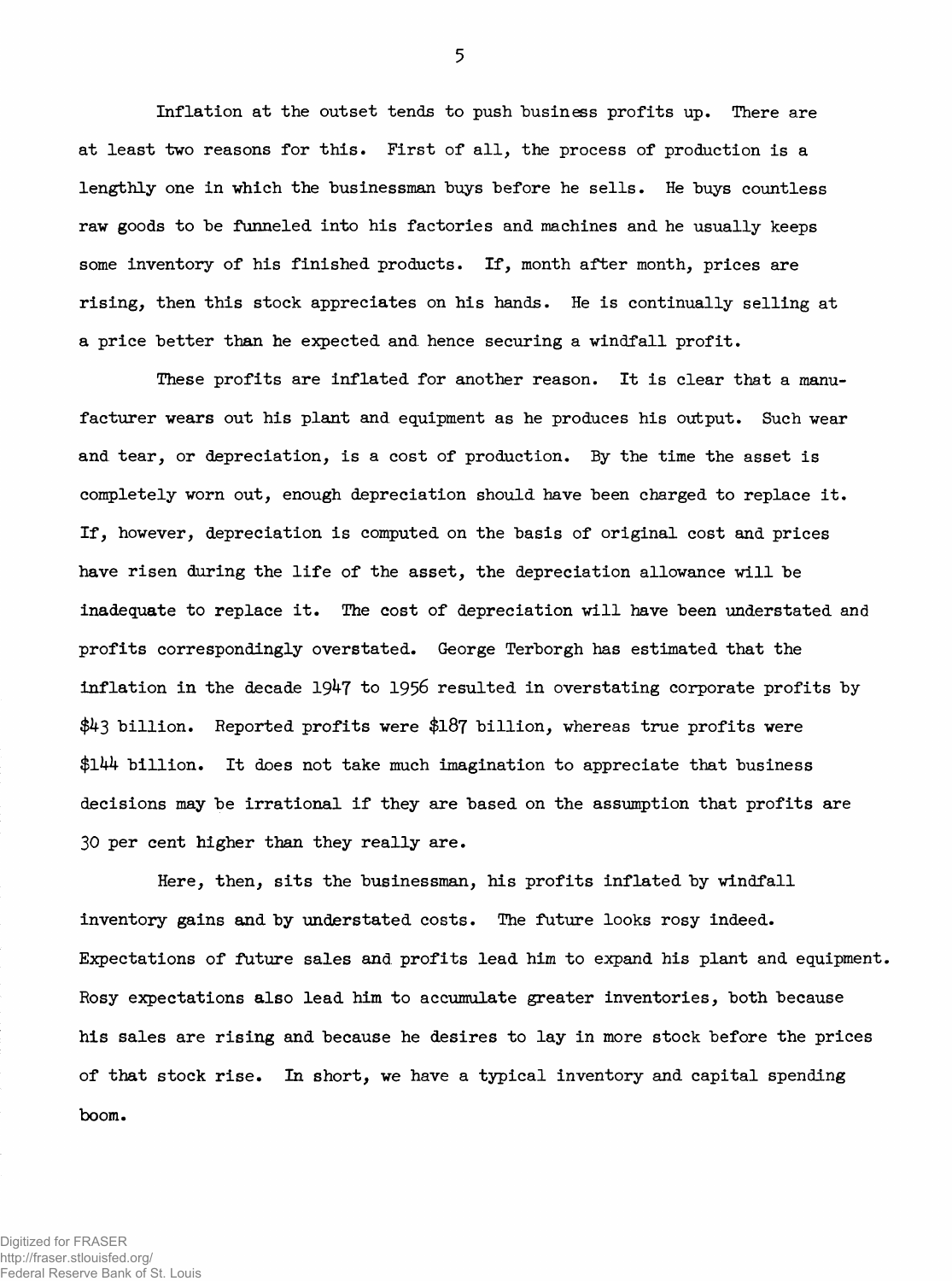**Things go on rising for a while but then the bubble bursts. The businessman realizes that additions to productive capacity have outrun consumer demand. He realizes that his inventories are high relative to any reasonable forecast of sales. He cuts back on inventory purchasing and capital spending. The firms which supply him with inventory and which build his plant and equipment are forced, to cut back their production and lay off workers. Then, like a pebble dropped into a pond, the effects spread. Other firms selling to the second group of suppliers and builders find sales declining. More workers are laid off and hence consumer income falls. With income declining, business sales fall even further. In short, we have the familiar downward spiral of business into the depths of recession, a recession which will continue until top-heavy inventories and excess plant capacity are corrected. Once more inflation has helped breed the excesses which result in recession.**

**These, then, are some of the dangers of inflation: an inequitable and haphazard redistribution of income and wealth, a tendency to undermine the savingsinvestment process and to retard economic growth, and finally, an aggravation of the expansions and contractions of the business cycle.**

**If inflation has these undesirable effects, we might well select as a next point of discussion the reasons for inflation. Only if we understand why and how inflation develops can we hope to hold it in check.**

**Basically, inflation develops when the effective demand of consumers, business, and government is excessive relative to our ability to produce. At the risk of some oversimplification, the problem is one of "too much money pursuing too few goods." But why does a situation develop in which "too much money is seeking too few goods"? A glance back into history will throw some light on this question.**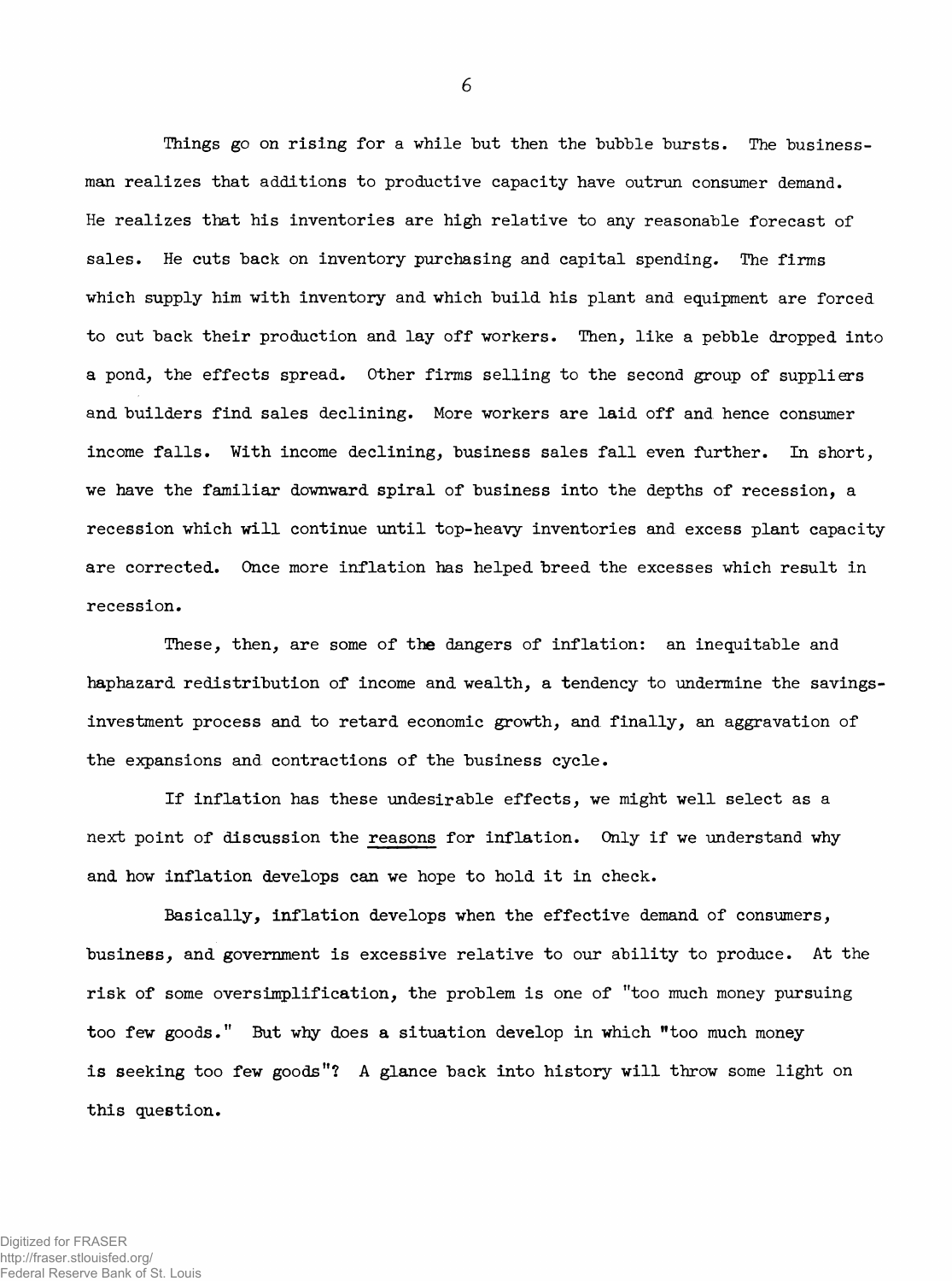**A chart of wholesale prices\* since the beginning of the 19th century reveals four peaks of inflation sitting like majestic stalagmites in the stratosphere of the kingdom of prices. Each of these was associated with war: the War of 1812, the Civil War, the First World War, and the Second World War. Somehow, then, inflation seems to he associated with war.**

**A somewhat closer inspection of the chart of wholesale prices reveals four footmen to the royal stalagmites, four lesser but still significant periods of inflation. The first of these, from 1832 to 1837 > was associated with the rapid expansion of state banks as a result of President Jackson's war on the Second Bank of the United States (and hence with a rapid increase in the ability to create money). The next three periods also had to do with changes in the monetary base: gold discoveries in California and Australia (l848 to 1857); more gold discoveries in the Klondike and Cripple Creek (l897 to 1909); and finally, a revaluation of gold in the Great Depression (1932 to 1937). Thus, inflation would also seem to be related to money creation.**

**To tie the two phenomena of war and money creation more closely together (and to show in more detail how they relate to inflation), let us move in history a bit closer to the present. Let us look at the experience of World War II.**

**It is estimated that total military expenditures of the combatant nations in World War II surpassed \$1 trillion, over six times those of World War I. Producing goods in such magnitude for war was inflationary. Civilian output, of course, was reduced to a minimum as productive facilities were turned to weapons. Yet, still the wartime production workers received wages for their work. Workers must be paid whether they produce munitions or automobiles. Since workers don't buy munitions, however, the wages which they might have spent on cars, appliances, and the like were socked away for a day when the enemy was vanquished. In other words, a huge volume of liquid purchasing power was built up — the money supply of the equation implied in the phrase "too much money pursuing too few goods."**

**<sup>\*</sup>It is, of course, hazardous to compare prices, especially over very long periods, because of such factors as changes in the commodities and weights which comprise the** Digitized for **FRAGEX.** The index, however, is accurate enough to support the very general statements http://fraser.stbadted.org/hall make. Federal Reserve Bank of St. Louis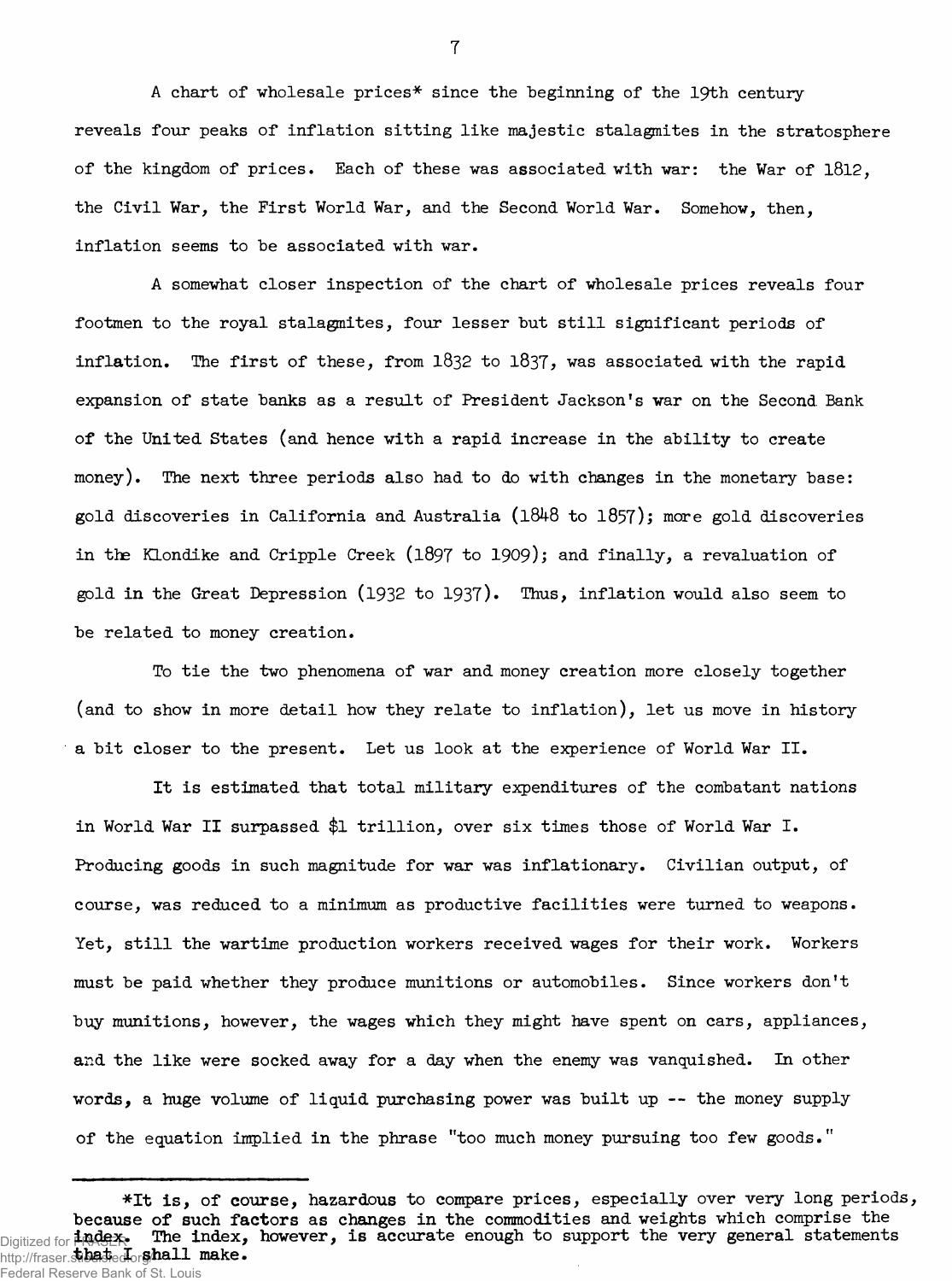**Yet the war was inflationary in still another way, the way it was paid for. The funds not raised by taxes during the war were obtained by borrowing, by selling bonds. Bonds sold to individuals and savings institutions came out of savings and thus were not so inflationary. But the billions of dollars worth of bonds sold to commercial banks during the war were paid for with newly created money — money right off the keyboard of the bookkeeping machine, as it were.**

**So long as price controls and rationing were enforced the inflationary potential of all this liquid purchasing power could be at least partially controlled. But then when the controls were removed the wartime dollars came home to roost. They descended on a market place hardly prepared to accommodate such massive demands, and prices rocketed. This was the environment in which savers watched as their savings dwindled away in purchasing power. This was the environment in which businessmen experienced windfall profits, in which inventories appreciated in price and profits were inflated because of inadequate depreciation charges. This environment and its aftermath also set the stage for what later was called "cost-push" inflation — a euphoric environment in which workers could push up wages faster than productivity and business could pass these costs along to the consumer in the form of higher prices. This, in short, was the postwar inflation and the motive force which propelled it.**

**Let us now turn to the future. How are prices likely to behave as we advance further into the decade of the sixties?**

**There have been enough major surprises in the history of prices to suggest caution in looking forward. Who predicted that the gold discoveries would bring an end to the inadequacy of gold which had so much to do with the persistent downward trends of prices until the late 18^0's and l890's? The universal generalization that every major war is followed by falling prices was broken after the Second World War, despite the convictions of Sewell Avery.**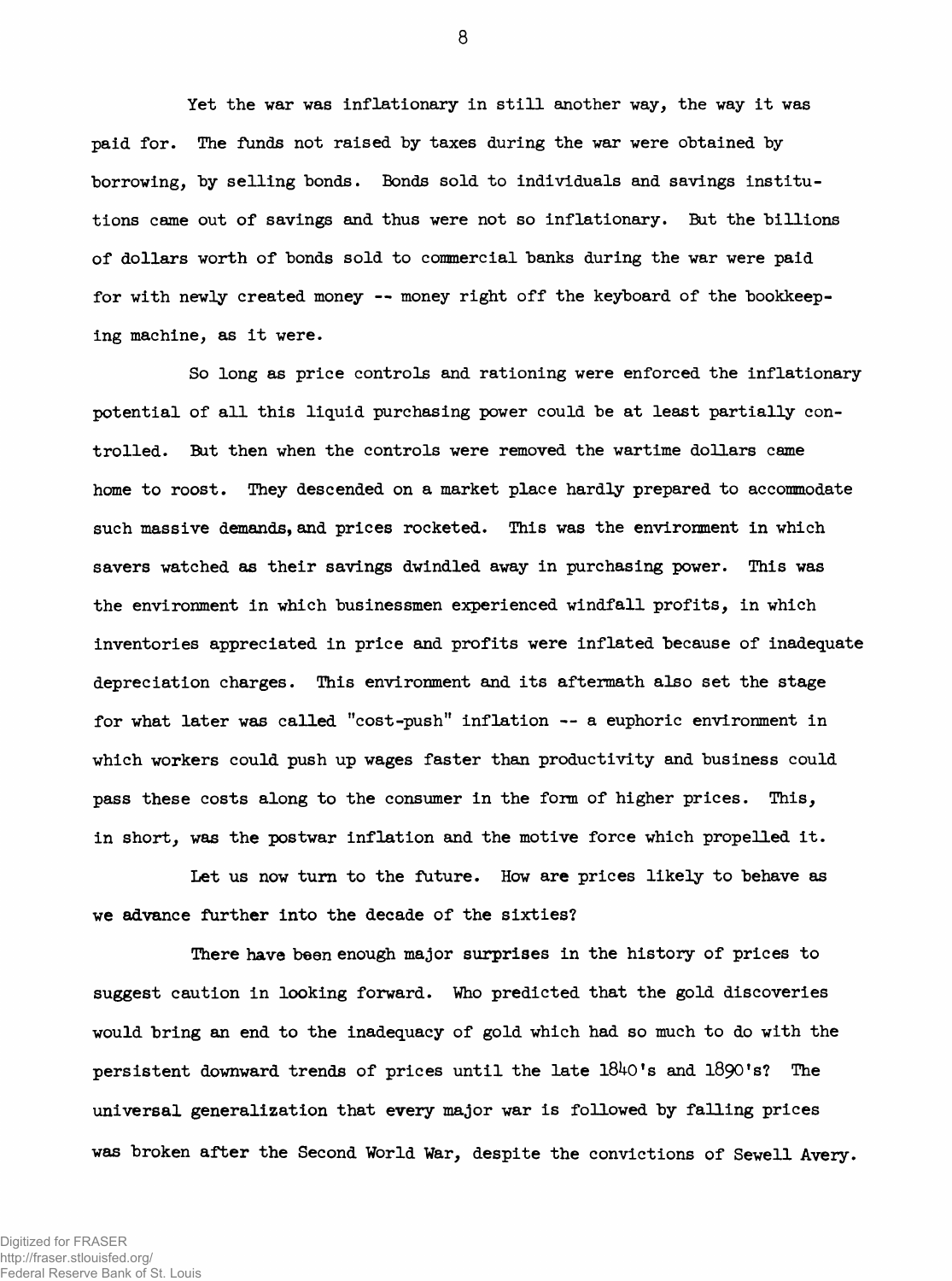**Nevertheless, I think we can learn something from history. The most important lesson is that the future of prices is not inevitable; it lies in our own hands, a result of human policies and decisions.**

**How are the great historic forces of inflation and deflation likely** to operate in the future and how may they be brought under control?

**What about war, the great historic force of inflation? I have no better foresight than anyone else concerning the probability of an all-out** holocaust. Should it occur, it seems to me that the magnitude of destruction: **of people, material things, and records (including records of primary and derived ownership) would be so great that anticipatory attempts of individuals to protect themselves financially would be nullified. Survivors of the nominally victorious powers would have to begin life anew in terms of the material re sources still available.**

**On the other hand, continuation or even significant intensification** of the cold war could and in my judgment would be handled without serious **inflationary consequences.** *M y* **primary reason for reaching this conclusion is that we have reached a somewhat better understanding of the money illusion, of the difference between real costs and finance. I do not want to exaggerate. We still have a lot to learn and we shall probably, as in the past, not do so well as we could if we followed the most intelligent advice. Nevertheless, we have made progress and we have enormous and growing resources. Of course, we would face the prospect of rising tax rates and slower expansion in social services; but these hardships could be borne. For the immediate future, we also have the prospect of a rapidly expanding labor force as the postwar baby crop comes of working age. We could, if need be, devote much more to defense without creating inflation.**

**The other great cause of historic inflation has been the surprise discovery of large new gold deposits. What is the likelihood of similar surprises in the future? In considering this question we must distinguish between**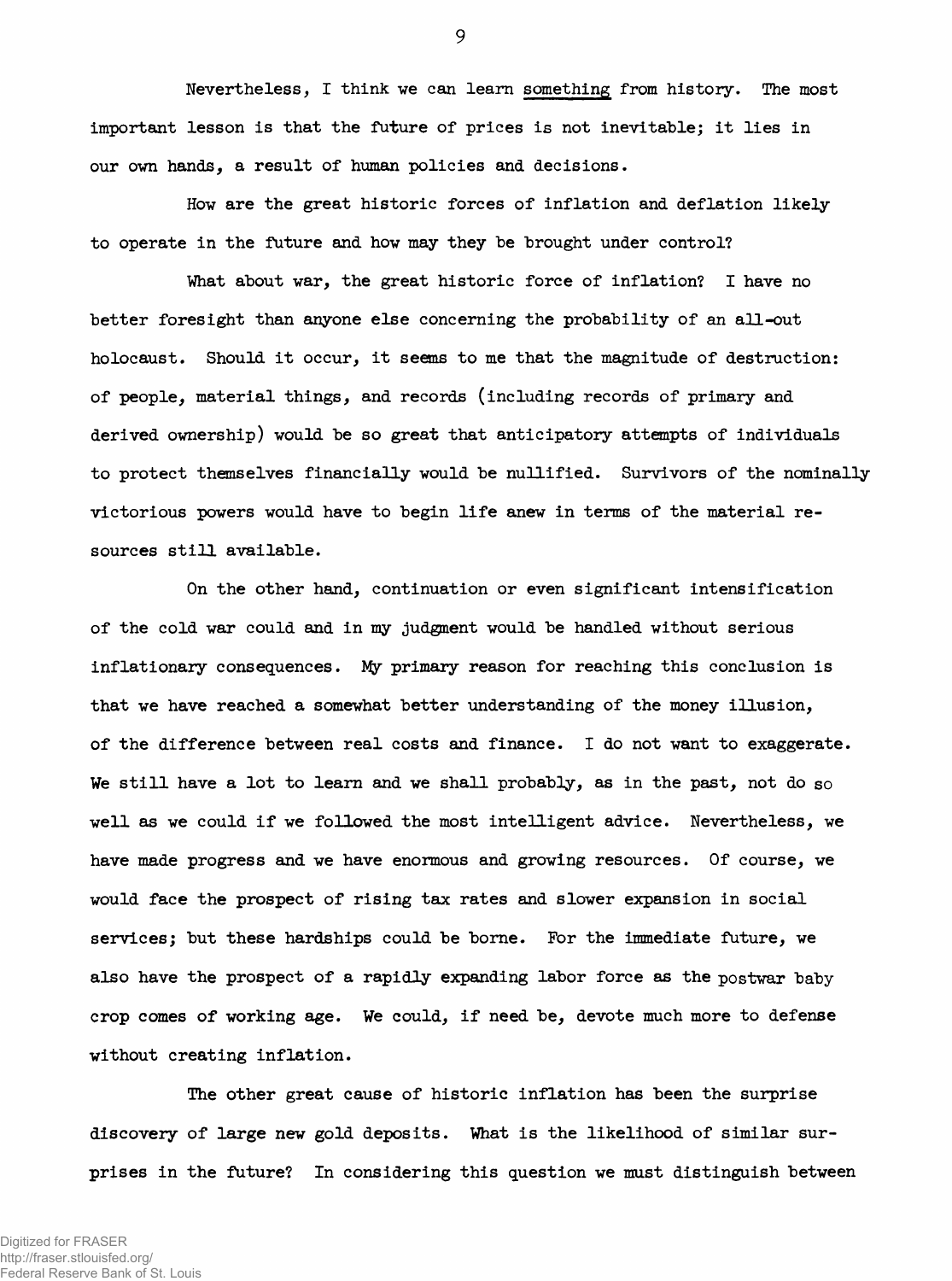**form and substance: the form is gold; the substance is monetary policy. As to the form, it seems to me not beyond the realm of possibility that a nuclear physicist might one day discover a method of producing gold at a very cheap** price. As to the substance, I have not the slightest doubt that such a dis**covery would not be permitted to produce a major inflation. The history of monetary policy has been one of gradually reducing the tyranny of gold. The link to gold has been made more and more tenuous. In the event of cheap nuclear gold, it probably would be broken altogether.**

So much then for gold and war as possible causes of inflation in **coming years. Are there other reasons to expect that the second half of the** sixties might be characterized by upward pressure on prices? Some would say **there are reasons to believe this, that an economy geared to the goals of** maximum employment and rapid growth must by its very nature veer in the direc**tion of chronic inflation, that inflation is inevitable, even desirable, as a stimulus to these other goals.**

**The view that maximum growth and inflation went together like a set of Siamese twins had its roots in the early postwar period. As much of the war effort was shifted to civilian purposes, we had rapid and widespread increases in the standard of living. As already noted, we also had inflation and some concluded that inflation and rapid rises in the standard of living go hand in hand. "If this is what inflation means, let us have more of it" was the conclusion. Many people, including some leading economists, were will' ing to accept rather cavalierly significant increases in the price level as a possibly necessary cost of maintaining full employment, and they were ready to predict a rising trend of prices in the future.**

**These were the ideas of the mid-fifties. Let us now examine these ideas against the "facts" of the case.**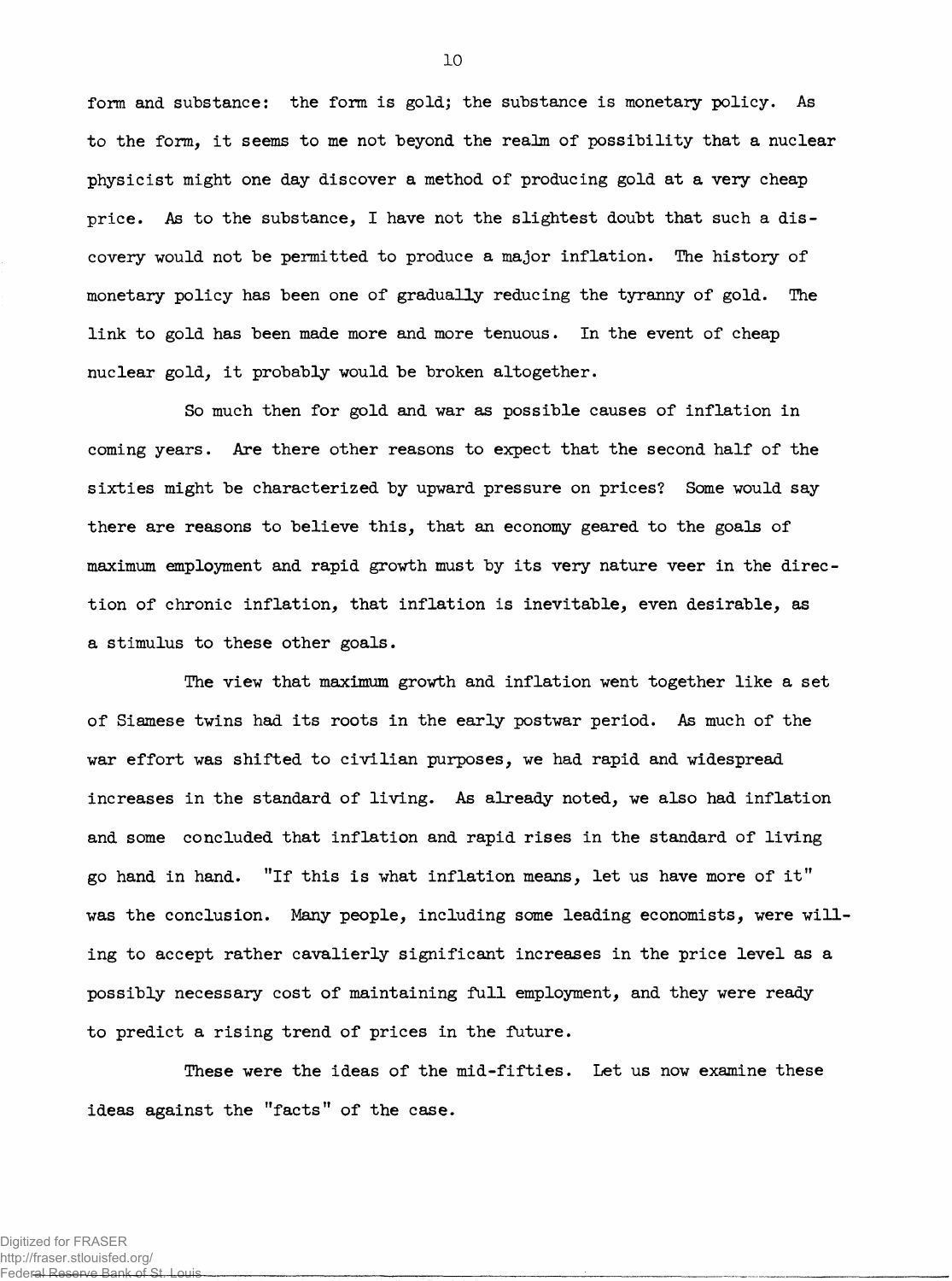**The inflation theorists based their argument on an appeal to history, citing as evidence of the linkage between growth and prices historical periods in which both rose together. Now I happen to have spent a considerable number of man-years trying to squeeze uniformities or principles from historical evidence in the specialized field of central banking. I have found such study rewarding, but I must confess that I also have found it slithery and full of pitfalls.**

**In the matter at hand, I find that at different times rapid economic growth has been associated not only with rising prices, but also with falling prices, as during the latter part of the 19th century, and with relatively stable prices, as during the 1920's. It seems to me difficult to demonstrate historically that rising prices are a necessary condition for rapid growth.**

**What has been the experience in more recent years? In the past few years we have maintained a rapid rate of growth, perhaps not so rapid as we would like (in view of the unemployment which has persisted) but still a rate high by historical standards and one which has helped gradually to push down the rate of unemployment. What has been the behavior of prices during these years? Have growth and inflation gone hand-in-hand?**

**The fact is we are now living in the most sustained period of stability in the official wholesale price index in the history of our own or any other highly industrialized society.**

**At first glance the notion of chronic inflation seems to be supported by the behavior of the official consumer price index published by the Bureau of Labor Statistics, which has risen at a rate of about 1§- per cent a year for the last eight years.**

**But how accurate is this index? No one knows for sure. We do know that the Price Statistics Review Committee of the National Bureau of Economic**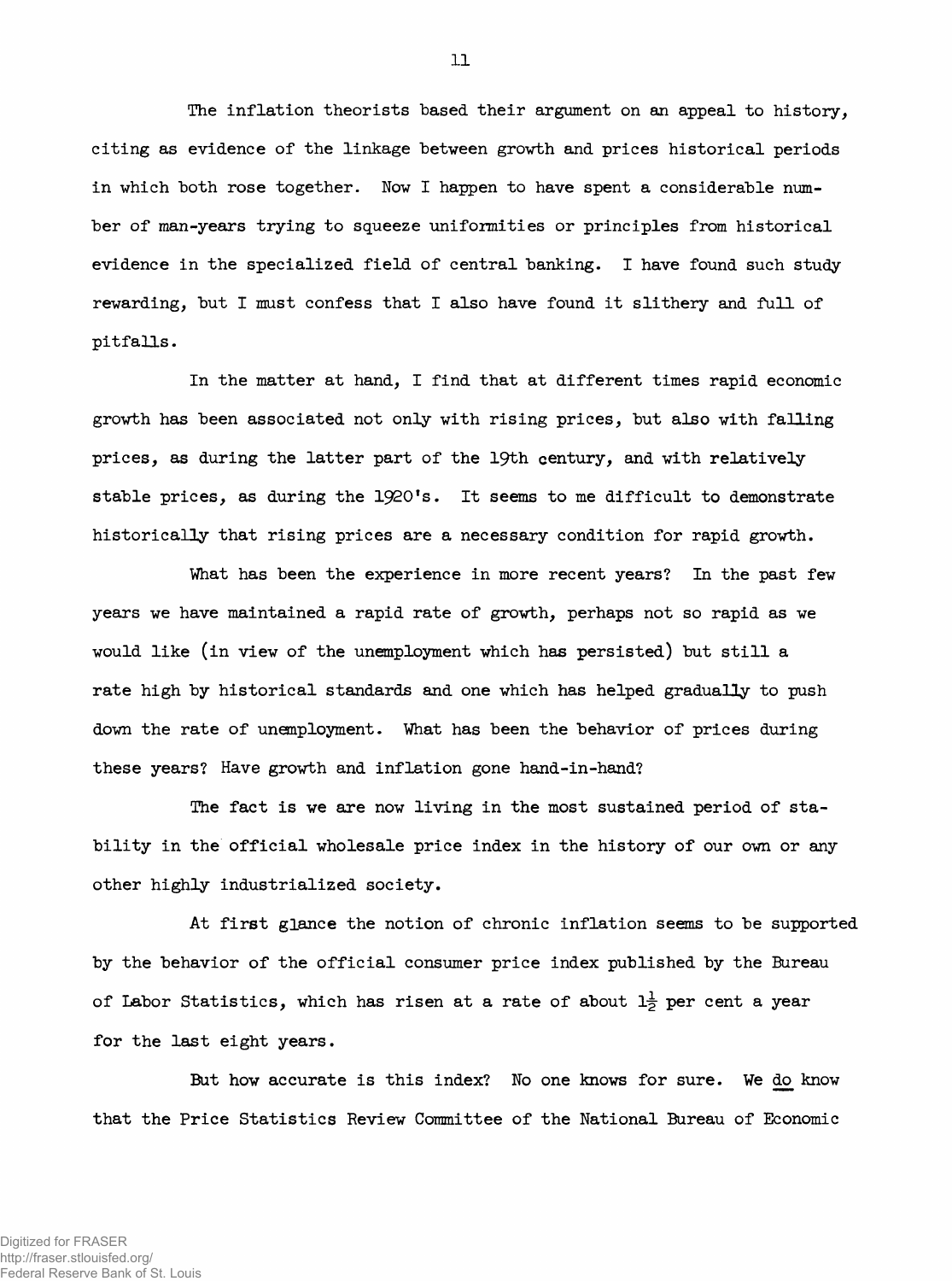**Research has this to say about both this and the Wholesale Price Index:**

**If a poll were taken of professional economists and statisticians, in all probability they would designate (and by a wide majority) the failure of the price indexes to take full account of quality changes as the most important defect in these indexes. And by almost as large a majority, they would believe that this failure introduces a systematic upward bias in the price indexes — that quality changes have on average been quality improvements.**

**The evidence is less than convincing that on average consumer prices** have risen since 1957. And it is not unlikely that wholesale prices have in **fact declined.**

**In my view, then, inflation is not an unavoidable characteristic of a society aiming at rapid growth and maximum employment. Indeed, in my view relatively stable prices, not rising prices are a prerequisite to the realization of our other goals.**

**This view, of course, is not mine alone. There is now widespread agreement that stability of the price level is and should be a major objective of economic policy. This certainly is the major purpose of the so-called guidelines developed by the President's Council of Economic Advisers. The guidelines are based on the assumption that if wage rates increase more rapidly than efficiency or output per hour, the result will be either rising unemployment or rising prices. If, however, wage rates rise in proportion to increasing efficiency, prices can be held stable.**

**Rising wage rates over time are consistent with a stable price level over time because "real" costs undoubtedly will continue to decline as invention and improved management techniques increase efficiency or output per man-hour.** Although there are always Cassandras who judge that material improvement must **end some day, the burden of proof remains on them. Hitherto, they have been proved wrong, decade by decade, ever since the dawn of the industrial revolution. The human mind is too fertile to believe that it will not continue to have new**

## **ideas.**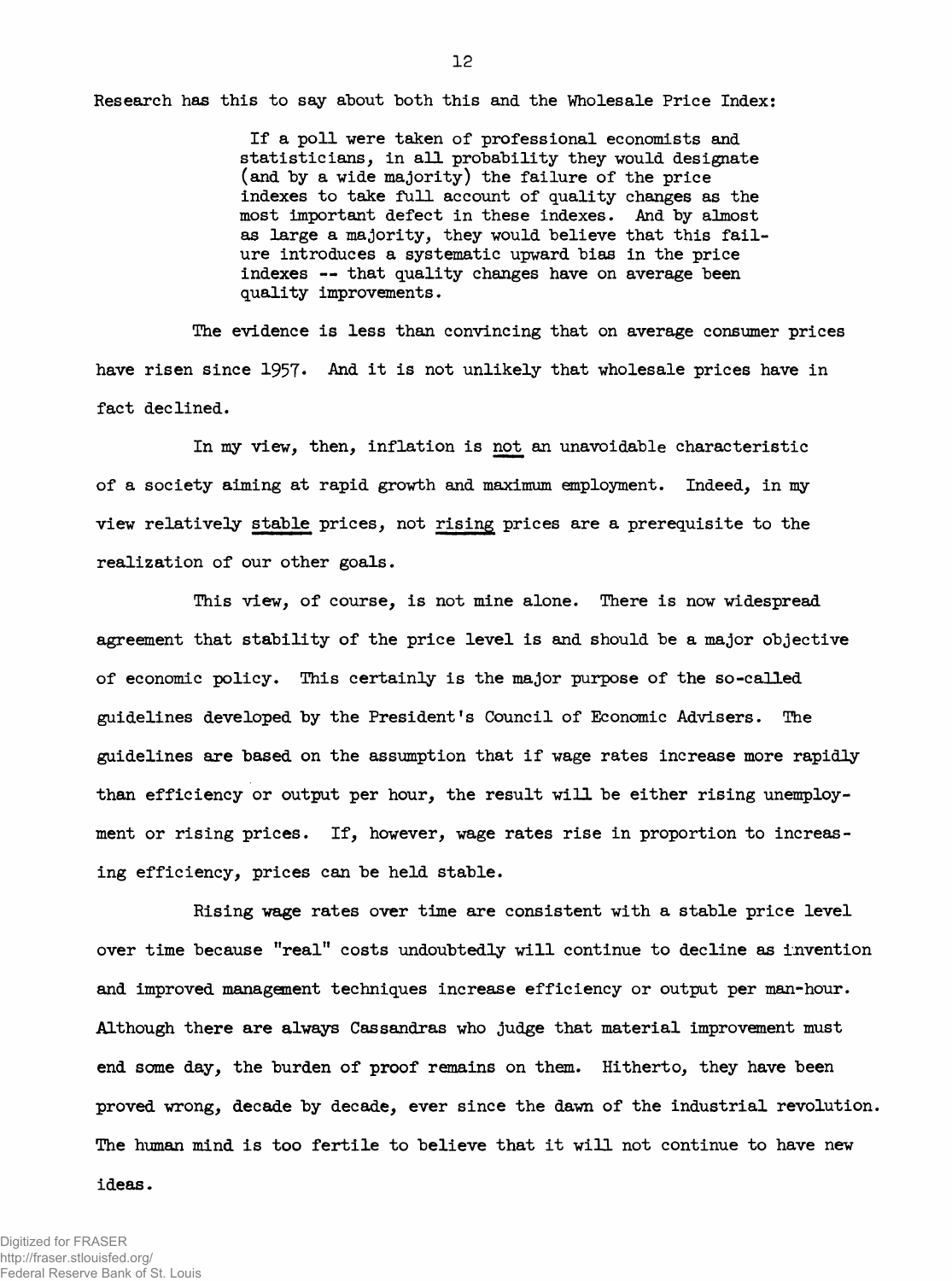**I had reached this optimistic note in my preparation when Herb Graebner reminded me, late in August, that I had agreed to submit a manuscript before September 1. That, you may recall, was before the settlement of bargaining in the steel industry.**

**I had no inside information on the steel negotiations. It must be obvious that I was more optimistic than many that a non-inflationary contract would be reached. Some of my friends accuse me of being an eternal optimist; but it seems to me that the actual contract justified the optimism — and is encouraging in the longer run.**

**Everyone, of course, has his own precise interpretation of the contract. It seems to me that Gardner Ackley, Chairman of the President's Council of Economic Advisers, gave a reasonable interpretation before the American Statistical Association in Philadelphia on September** 9\*

**Let me quote briefly from Mr. Ackley's statement:**

**The steel settlement last week was a victory for the course of moderation and responsibility that has marked our labor history over the past five years. There has been so much said that could confuse the casual observer that I want to be very clear about how we regard that settlement. Its elements have been priced out by the parties as adding up to between ^7 51 or 52 cents an hour. Our pricing of it is closer to the lower end of that range— let's say about ^8 cents.** One Government expert prices it even below 47 cents. I **would remind you that the interests of the parties to the settlement may, quite innocently, influence their pricing of the settlement. Judging only by the newspapers, for example, the union apparently held during the negotiations that some elements included in the final package cost appreciably less than they now agree they are worth.**

But even 48 cents is interpreted by some observers as well in excess of 3.2%. They reach this conclusion by a **process of reasoning for which I can find no shred of** logical support. They argue that this is a 35-month settle**ment beginning September 1. On that basis, they conclude** that this was a  $3.5$  to  $3.7\%$  settlement.

But the 48 cents, or whatever figure you take, includes **the ll|- cents granted as of last May 1. If you want to treat the settlement as running from September 1 you have no choice but to deduct this 11***-\* **cents. You then must calculate the remaining** *3&i* **cents increase against a base which includes the** *Hj>* **cents. Total hourly compensation last April was a shade above**  $\frac{4}{4}$ **.** Adding the  $11\frac{1}{2}$  cents **brings the base as of September 1 to about \$^.53\* Based on this calculation, the percentage comes out well below** *jf>.*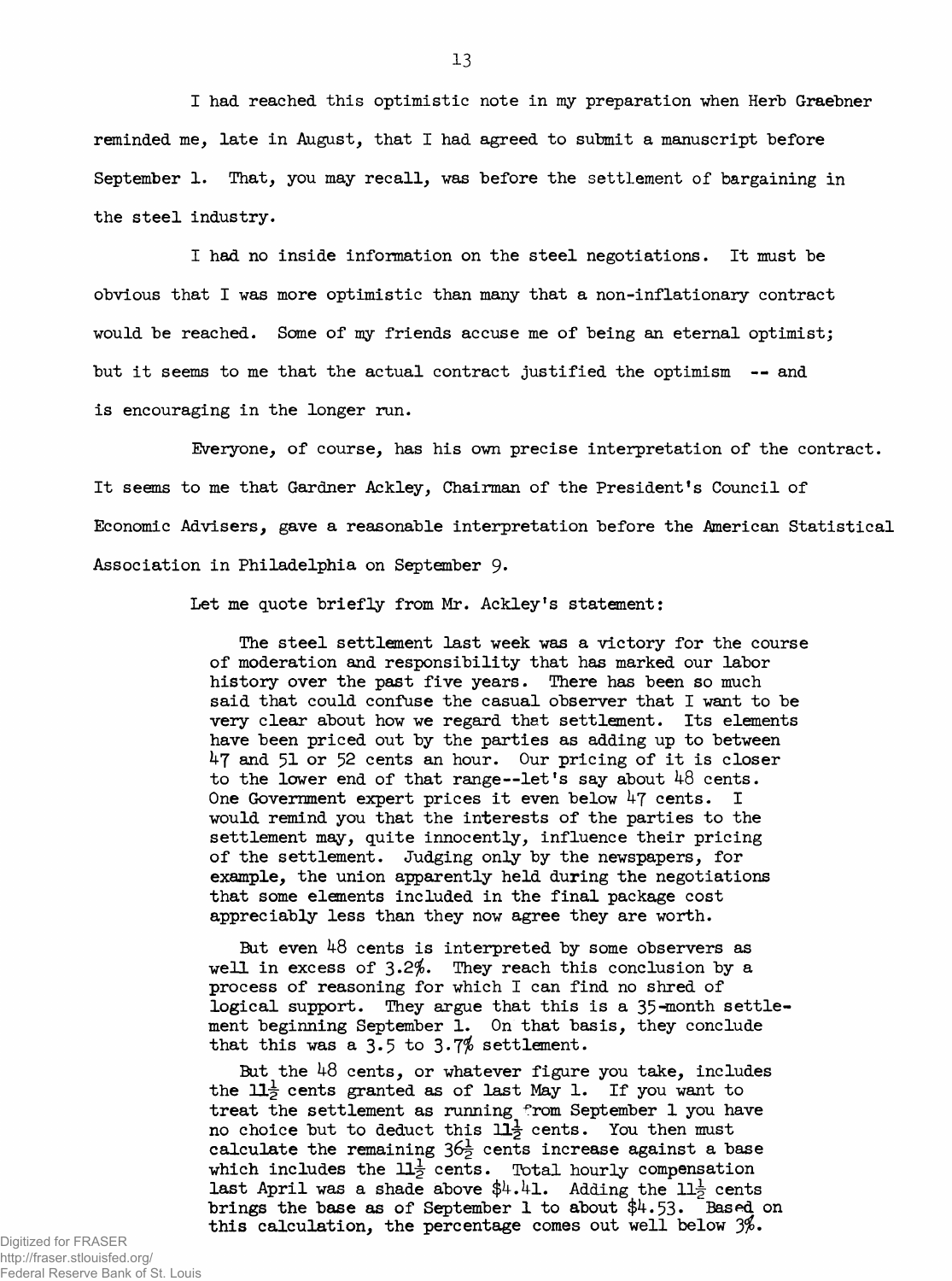**But this is not sensible either. The only reasonable approach is to treat the total cost as including the**  $11\frac{1}{2}$  **cents downpayment, in a settlement** running for 39 months beginning May 1, 1965, and **calculated on the April base of \$4.^1. On this basis, lj-8 cents per hour comes out to a nice, guidepost figure of 3\*2\$.**

**This digression so far has been concerned primarily with identifying, quantifying, and vilifying the process of inflation. The task given me, however, included also that of commenting a bit on deflation. Indeed, the word deflation appears in the title of this paper. So as to maintain the balance and integrity of my charge and my title (and also to give this most trying and humanly depriving economic problem its full due), I should like now to say just a few words about deflation.**

**The steepest of the great historic slides into deflation have been those that followed wars. As we look to the future, it is significant that we had no economic collapse after the last war. This was no mere accident. Fears of a postwar collapse produced public and private plans and programs that prevented its occurrence. It is true that the return to civilian life was so rapid that some called it military disintegration rather than demobilization. But we also had developments such as the C.E.D. and passage of the Employment Act of 19^6. On the international front we had the creation of the International Monetary Fund and the International Bank for Reconstruction and Development.**

**The other great deflations of history have been associated with inadequate supplies of money. It is these depressions that have had the most devastating effects upon the whole social fabric.**

**In my own view, we have learned the lesson of clearly inadequate supplies of money. You will aggravate but cannot liquidate a depression by calling loans and destroying money.**